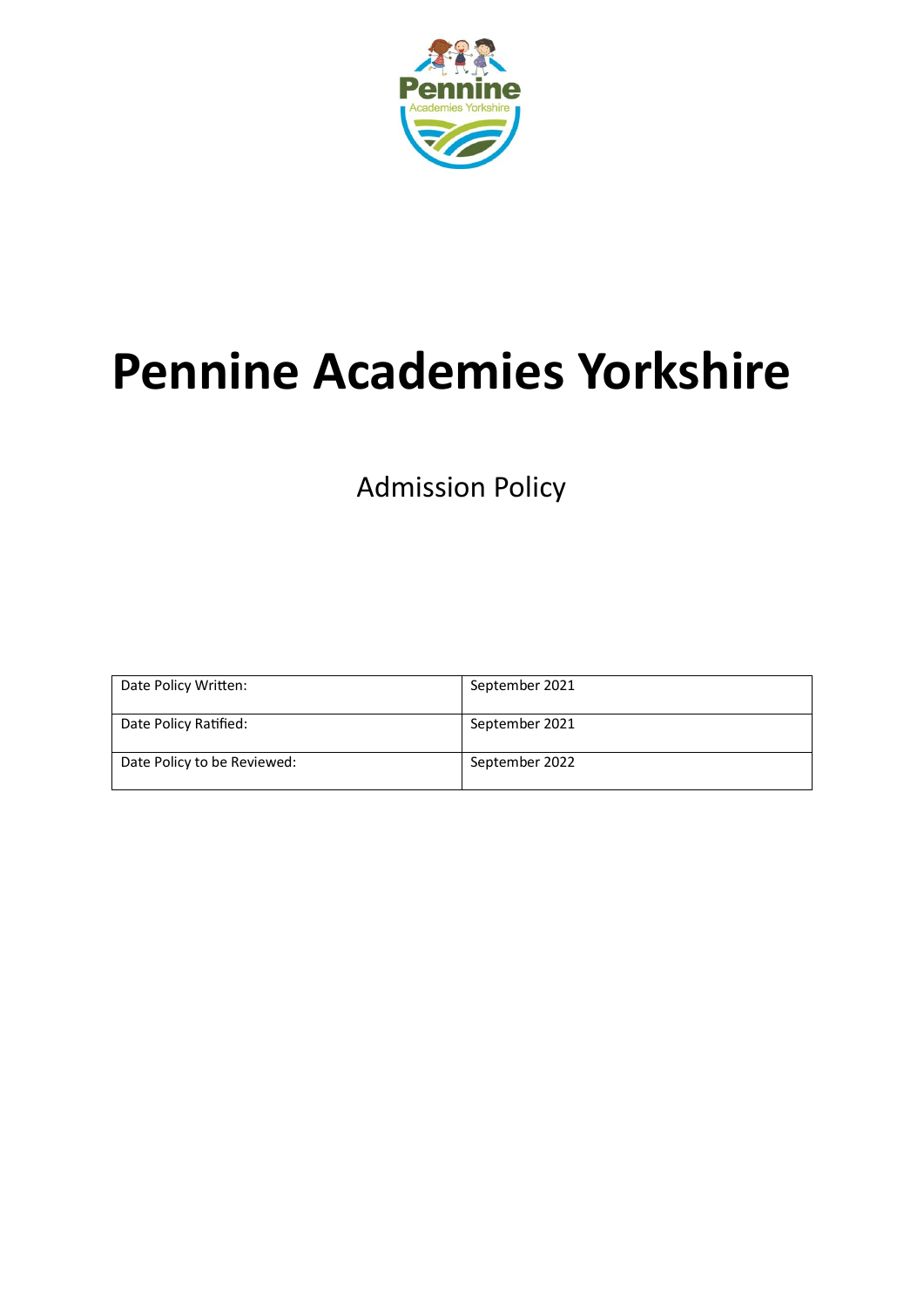# **Contents**

# **Admission Policy**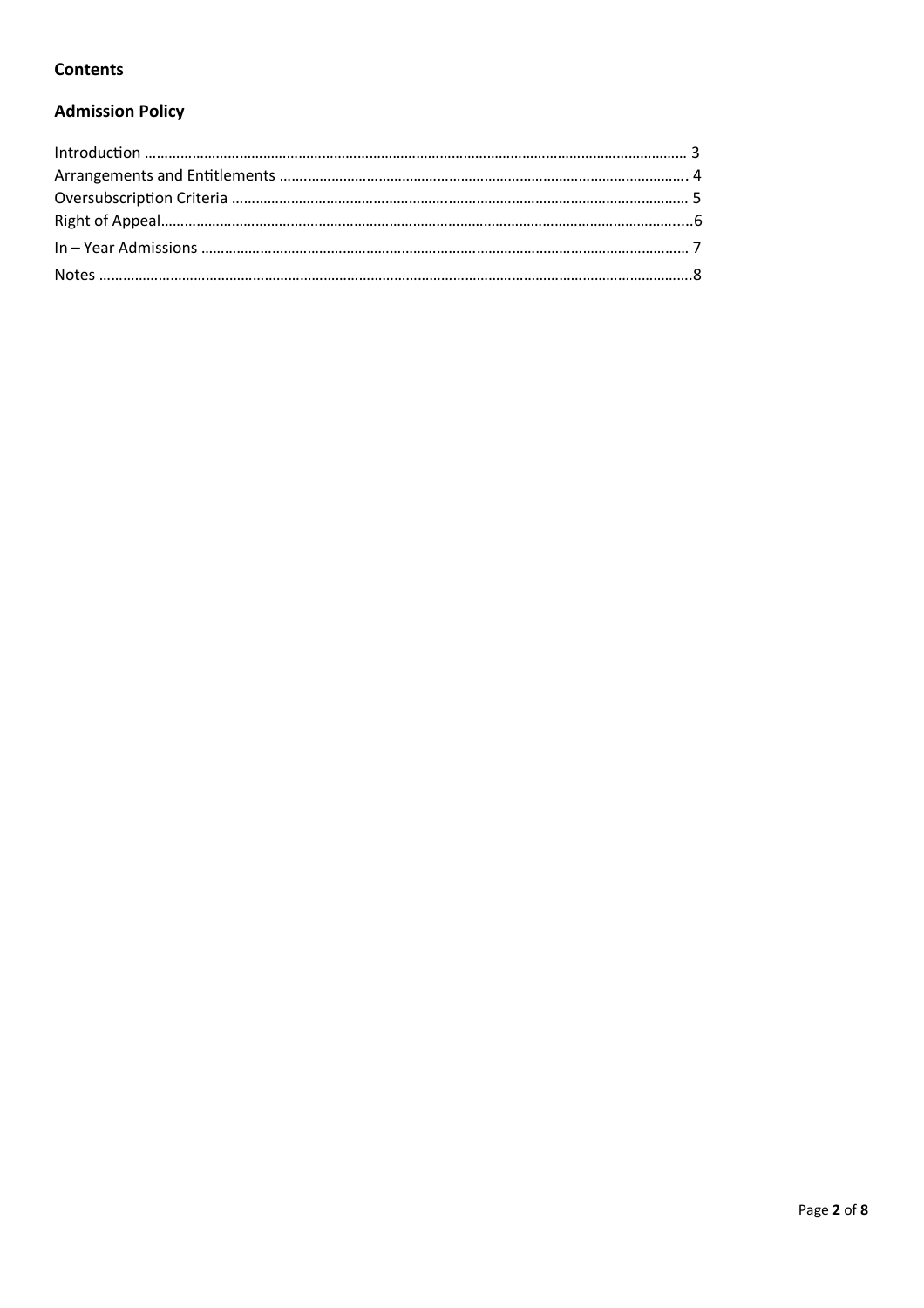#### **Introduction**

Pennine Academies Yorkshire Trust is the Admissions Authority of **Hollingwood Primary School** and is responsible for determining the school's admissions policy.

The Published Admission Number (PAN) for Hollingwood Primary School is **420** places.

The school also has a 60 (30 am, 30 pm) place Nursery.

#### **Application Process**

All applications for places at Hollingwood Primary Schoolmust be made on Local Authority coordinated online admission forms.

[https://oneonline.bradford.gov.uk/CitizenPortal\\_LIVE/Account/Login](https://oneonline.bradford.gov.uk/CitizenPortal_LIVE/Account/Login) 

Families will receive information about making an application for Reception from their child's current Nursery through the post in mid-November.

Signed by: Michael Thorp Chief Executive

Headteacher Date: September 2021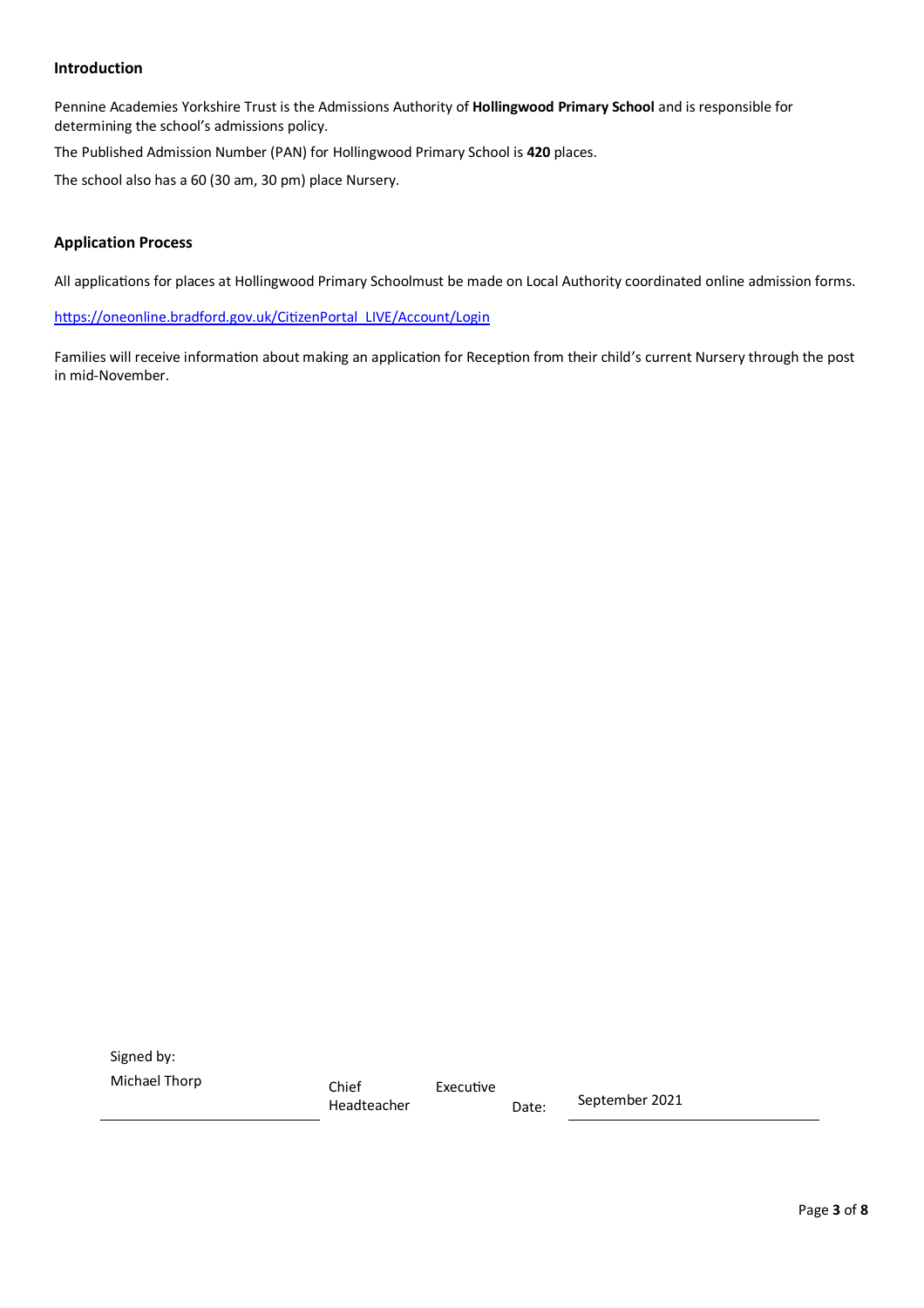#### **Admission Arrangements**

Admissions arrangements will be coordinated by the Local Authority, so parents will be required to complete a Bradford Children's Services common application form. The school will consider all such applications and if the year group applied for has a place available, admit the child unless one of the permitted relief's applies. If more applications are received than there are places available, the oversubscription criteria shall apply.

#### **Nursery Entitlement**

All three and four-year-old children are entitled to 15 hours free Early Years education.

#### **Nursery Admissions**

Admissions to the Nursery are processed by the school.

Children are admitted to Nursery the academic year following their 3<sup>rd</sup> birthday and, usually, as soon as reasonably practicable after their 3<sup>rd</sup> birthday.

Priority for Nursery places will be given to children who have their  $4^{th}$  birthday between  $1^{st}$  September and  $31^{st}$  August of the academic year in which they are applying for a place. Following this, the same oversubscription criteria set out further on in this policy will apply.

#### **Children with an education, health and care plan (EHCP)**

The admission of children with an Education, Health and Care Plan (EHCP) is dealt with by a separate procedure. Such children are dealt with through a separate legislative process and without reference to the oversubscription criteria outlined in this policy.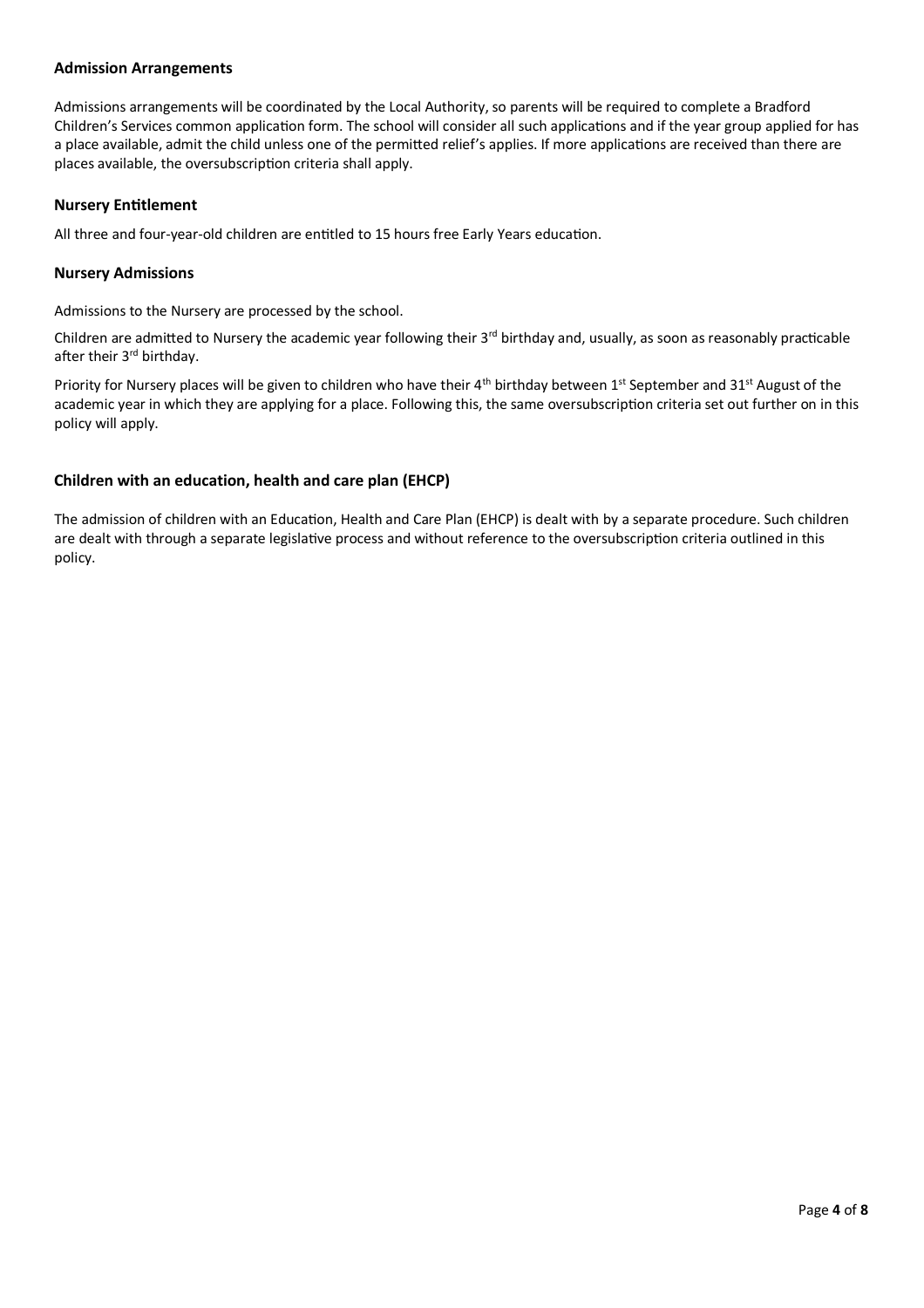### **Oversubscription Criteria**

For applications into any year group, where the number of applications exceeds the number of places available, places will be offered according to the following oversubscription criteria, in priority order:

- Looked after children and all previously looked after children, including those children who appear (to the admission authority) to have been in state care outside of England and ceased to be in state care as a result of being adopted (see Note 1).
- Children who have *exceptional* social or medical needs, supported by a written recommendation from the child's paediatrician/consultant or professional from Children's Services. The letter must explain why the school is the only suitable school to meet the child's needs and why no other school could provide the appropriate support for the child.
- Sisters and brothers of children living at the same address, who are at present on roll at the school, and will still be attending the school at the time of admission (*see Note 2*).
- Children of members of staff who:
- have been employed at the school for two or more years at the time at which the application for admission to the school is made; or
- have been recruited to fill a vacant post for which there is a demonstrable skill shortage.
- All other children.

#### **Tie Breaker**

When demand exceeds places in any of the above criteria, the distance between the child's home (see Note 3) and the school, measured by a straight line distance from the Ordinance Survey address point of the home to the main entrance to the school building, will be used to decide who is given a place, those living nearest being given the available places. Where the offer of places to applicants with equi-distant addresses would lead to oversubscription, the decision of who will be offered the place will be made by random selection.

#### **Multiple Birth Siblings**

Where a parent of multiple births (twins, triplets etc) requests admission and only one of the siblings can be offered a place, the remaining siblings will also be offered places above the admission number.

#### **Infant Class Size (Reception, Year 1 and Year 2)**

Admission to Reception, Year 1 and Year 2 classes is governed by Infant Class Size Legislation (Section 1 of School Standards and Framework Act 1998) which states that Infant Classes (Reception, Year 1 and Year 2) must not contain more than 30 pupils with a single teacher.

Additional children may be admitted under limited exceptional circumstances. These children will remain an 'excepted pupil' for the time they are in an infant class or until the class numbers fall back to the current infant class size limit.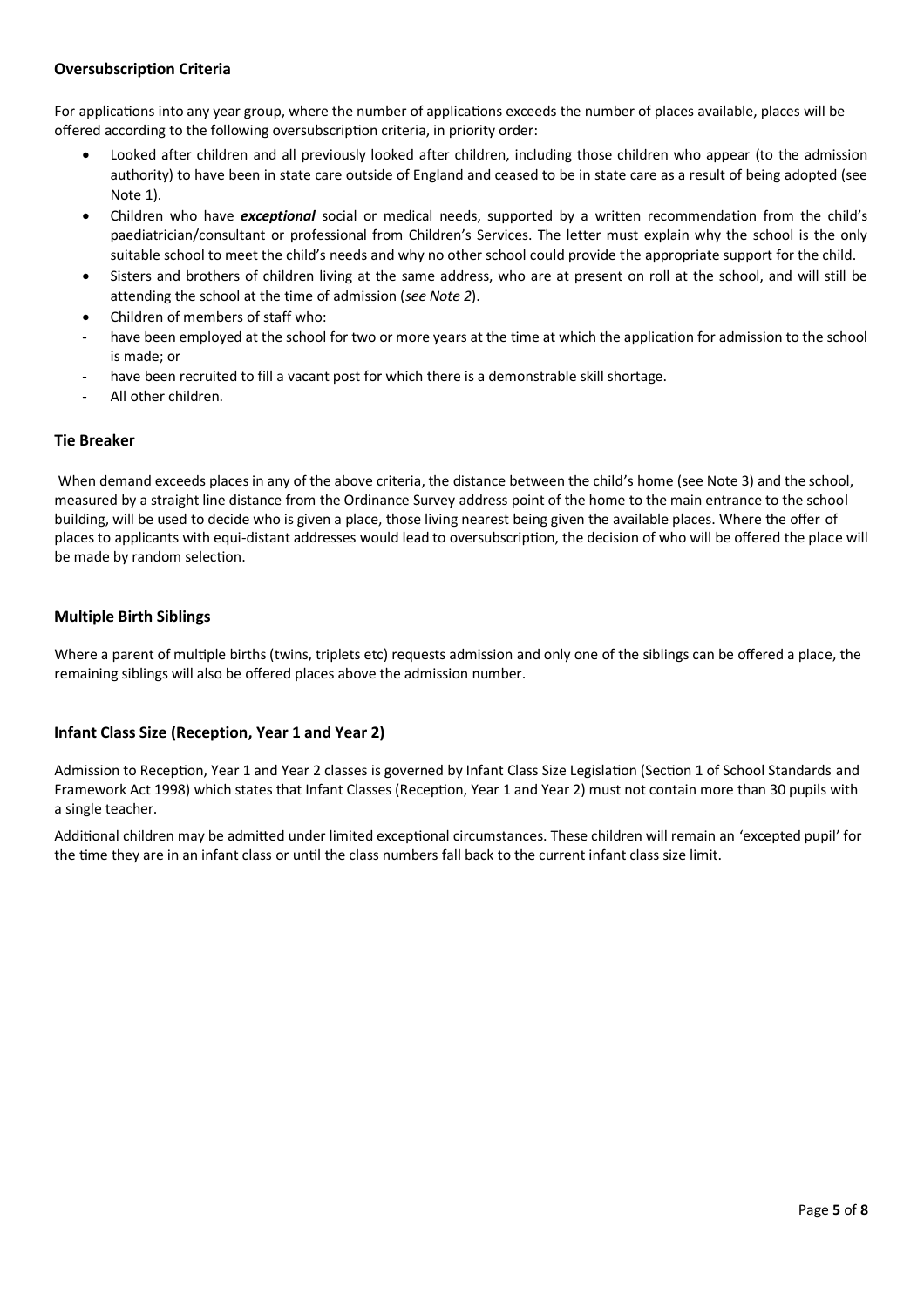## **Right of Appeal**

Parent(s)/Carer(s) whose school application is turned down have the legal right to appeal against this decision. Details concerning how to appeal will be explained in the decision letter. Appeals Forms are available from the school office.

Parents are advised that admission to Reception, Year 1 and Year 2 classes are governed by Infant Class Size Legislation (Section 1 of School Standards and Framework Act 1998) which states that Infant Classes must not contain more than 30 pupils with a single teacher. An appeal for these year groups will only be upheld if the Independent Appeals Panel finds that:

- o the admission of additional children would not breach the infant class size limit;
- o the admission arrangements did not comply with admission law or were not correctly or impartially applied and the child would have been offered a place if the arrangements had complied or had been impartially applied;
- o that the decision to refuse admission was not one which a reasonable admission authority would have made in the circumstances of the case.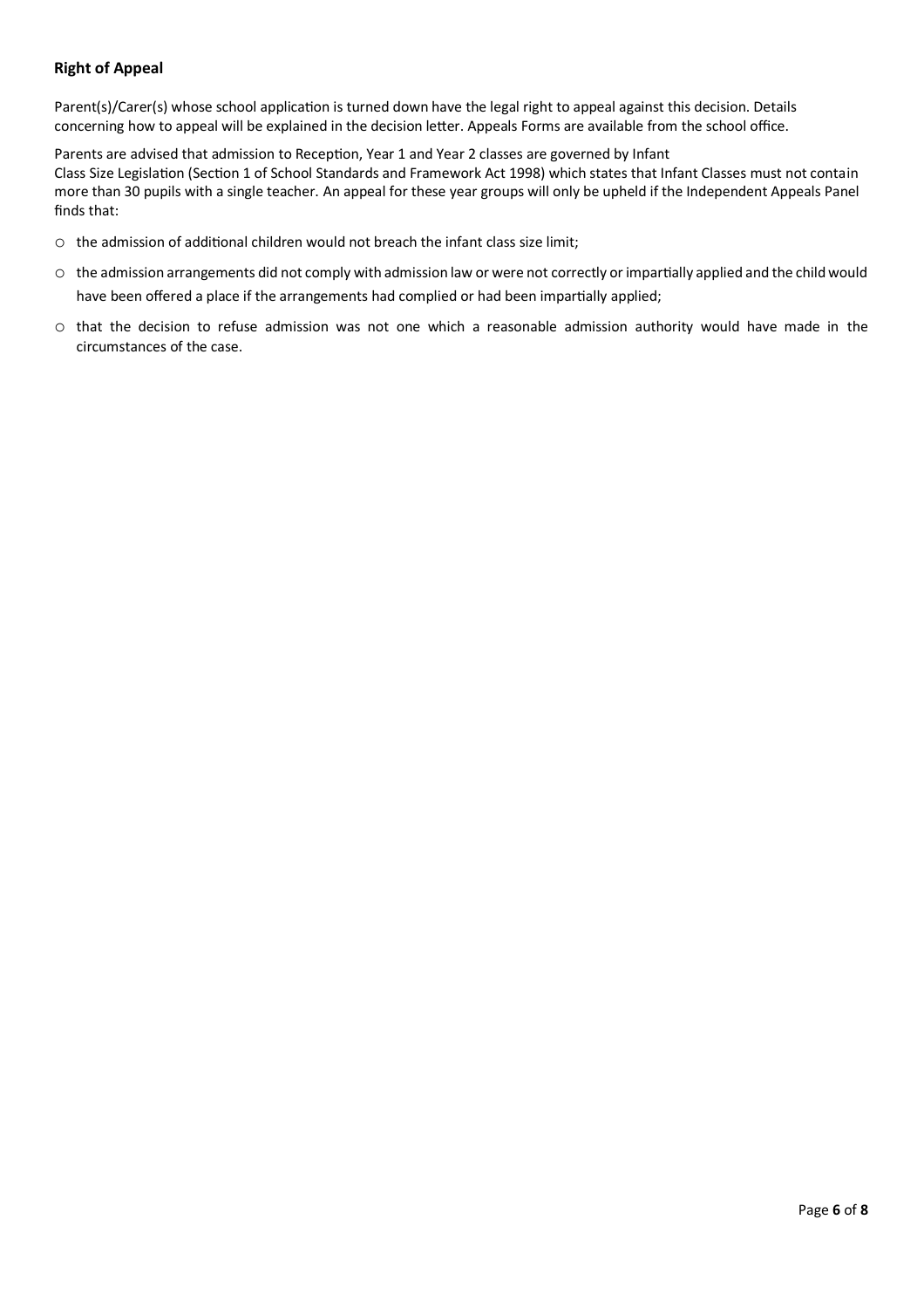#### **In – Year Admissions**

'In-year applications' are defined as applications for admission to Reception or Year 7 which are submitted on or after the first day of the school year of admission, or applications for any other year group.

The Local Authority has a separate co-ordinated scheme for in-year admissions setting out this process. Parents need to fill in an In Year Application Form, available from the Admissions Team on 01274 439200 to apply for a school place. Please refer to their guidance for further information[: www.bradford.gov.uk/admissions](http://www.bradford.gov.uk/admissions) 

Parents or carers living within the Bradford District who would like their child to move to the school should first contact their child's current school to discuss the reasons for the transfer.